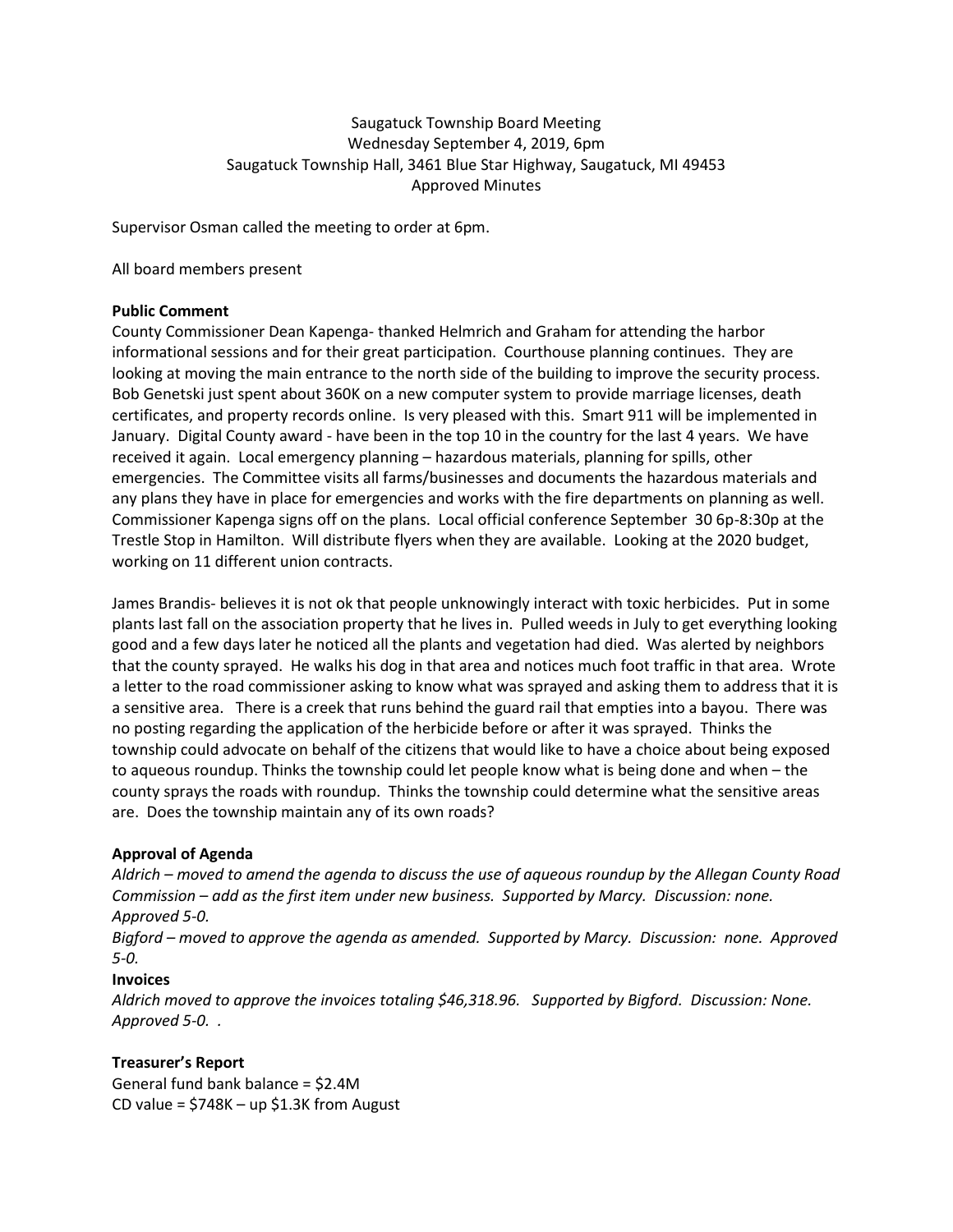YE'19 "unaudited" – revenue ahead by 14%. Expenses under by 15% YTD'20 (2 months in) – revenue at 72% of budgeted. Expenses under by 20% Monday September 16 is Summer Tax payment deadline date

#### **Minutes**

*Helmrich moved to accept minutes from August 7, 2019 regular meeting. Supported by Marcy. Discussion: None. Approved 5-0*

#### **Correspondence**

Osman- this month we received a number of correspondences that manager Graham has responded to. Correspondence responded to: James Brandess regarding Aqueous Roundup, Wayne Brower regarding the IFC, Taylor Lubrick regarding short term rentals, Kendra Briggs regarding chipseal on 62<sup>nd</sup>, Ned Nasr regarding chipseal on  $62<sup>nd</sup>$ , Stelios Dokianakis regarding chipseal on  $62<sup>nd</sup>$ , Melinda Pettinga regarding chipseal on 62<sup>nd</sup>, and Carol Spriner regarding chipseal on 62<sup>nd</sup>.

## **Presentation – Kalamazoo Lake Harbor Authority – Mike VanLoon and Ken Trester**

VanLoon- here to discuss the township becoming involved in the Harbor Authority. If the 3 municipalities could come together and speak with one voice regarding dredging, and other improvements to the lake and the river, the likeliness of qualifying for grant money increases, thus the creation of the authority. Initially the 3 municipalities were asked each to pay the same amount to join (the money to be used for mailings, attorney fees, etc.) The township did not think this was fair and they should pay less than the two cities and did not join. The authority does want the township to join and will not charge start up fees.

Trester- the authority does not have the authority to commit the municipalities to spending money on projects.

VanLoon – the township previously had legal representation review bylaws and an amended resolution was put forward that got lost in the shuffle in the activity of the last few years. Ask that the board revisits that resolution and bylaws. The township's participation on the authority would be most welcome.

Helmrich – how many seats would the township have on the authority? VanLoon  $-2$  Helmrich-Douglas has set up its own harbor authority – can you speak to that? VanLoon- Douglas wanted to have its own municipal marina.

Helmrich – pending legal review, he would support the township rejoining.

VanLoon- has tacit support from the cities for the township to rejoin.

The township's manager would be welcome to attend meetings as a non-voting member

#### **Emergency Services Committee**

Graham- is still in the process of reviewing the AMR Service Agreement. Once review is complete can be executed per prior board approval. Legal review is of the contract is taking place. A list of questions regarding the agreement was sent to the ESC and will be addressed at the September 12 meeting. Graham will be attending the 9/12/19 meeting. Our appointed rep. to that committee, Tony Schippa has been apprised of the concerns with the agreement. The township's legal counsel confirmed that "the fact that no assessments have been levied the past few years does not eliminate the existence of the SAD." The township's legal counsel does recommend that the board hold a public hearing before establishing the assessment roll for the SAD. Graham recommends that the board schedule a public hearing as a part of the October 2 township board meeting to garner public input.

Bigford- are any of the questions on the agreement substantial enough to be real roadblocks? Graham – no, they are more just clarifying questions. All of the questions are in the packet.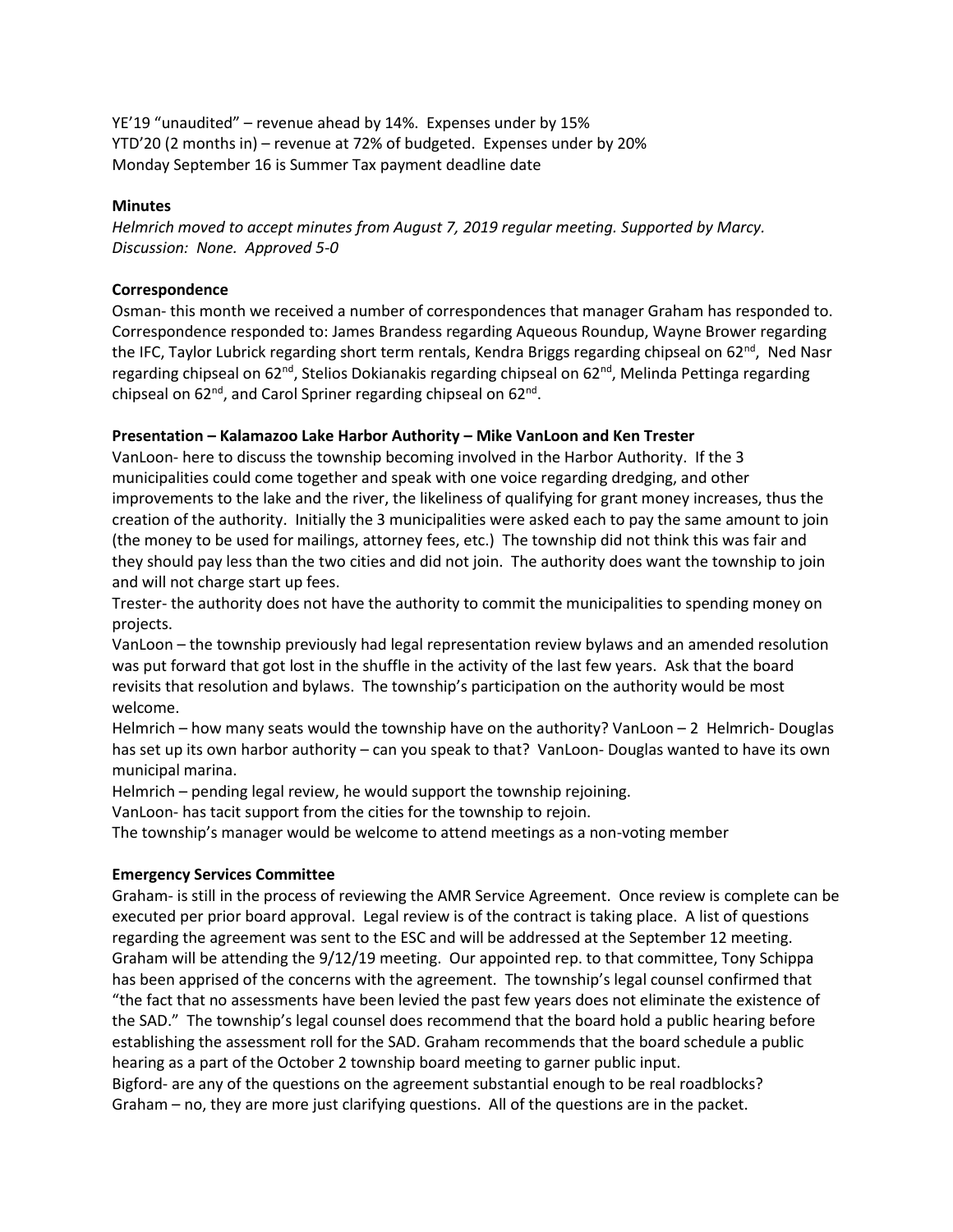Helmrich- is it your understanding that the ESC will be in a position on Sept. 12 to respond to your concerns/questions?

Graham- it is my understanding that they will be in a position to answer the questions as he believes he was invited to attend for this specific purpose. Some may not be able to be addressed at this meeting. Helmrich- would the public hearing be published/posted?

Graham - We would notify for the public hearing. We would be looking at 2 separate newspaper postings regarding date, time, place. Will consult with legal counsel to make sure we are in compliance with all posting requirements. Also would also be announced via newsletter and Facebook.

Helmrich – has the service been reinstated to the southern half of the township starting August  $1<sup>st</sup>$ ? Graham – at this point we have not signed that agreement. So my understanding is that it has not. Schippa- the southern half of the township is still being serviced by the AMR ambulance in Fennville and Holland. The change is that we would be paying our fair share/portion to keep an ambulance in Fennville.

Helmrich – would the contract start in October, or be retroactive?

Graham – the agreement is backdated to August one, so it is my understanding that we would be responsible for our share once and assuming the contract is signed and we get that funding source. *Marcy – Moved to schedule a public hearing regarding the Township Board's intent to reinstate the special assessment district for ambulance service on the winter tax rolls, which impacts the southern half of the Township during the regularly scheduled Township Board Meeting on October 2. Supported by Helmrich. Discussion: None. Approved 5-0.* 

## **Harbor Authority and MI Tech Study**

Graham – we do not currently have money budgeted to financially support this grant. Attended a meeting on August  $22<sup>nd</sup>$  with Allegan Co. reps, and reps from the City of Saugatuck and reps from the City of the Village of Douglas. Allegan Co. has requested a resolution of support and the amount the township intends to contribute to this matching grant. The request is 20K. We would not need to contribute the full amount. We could contribute the full amount, a partial amount, or no amount at all. A description of the study that is being proposed is part of the packet. Also a recommended (from the county) resolution is also part of the packet if we chose to go in that direction. The reason we are being asked by the County to contribute is that the county has been awarded this grant and they are now in the process of deciding if they are going to accept that grant or not.

Helmrich – at the last harbor authority meeting the 2 cities made it clear that they were going to wait on a recommendation from the harbor authority regarding the importance of this study. Has there been any movement on that front?

Trester- the harbor authority has not formally made a recommendation. The authority is in the process of determining what value they will get out of a contribution. Believes that the authority should make a recommendation and that it will be on the agenda for the next meeting. Harbor authority meets  $3<sup>rd</sup>$ Tuesday of the month.

Aldrich – we should wait and revisit this after the harbor authority meets.

Graham – the county would be the fiduciary on this project. A 3<sup>rd</sup> party would be managing compliance with the grant and that would be MI Tech.

*Aldrich- Moved to table the resolution of support indicating Saugatuck Township's intention to participate in the Harbor Grant and cost sharing to the October 2nd Township Board meeting. Supported by Bigford. Discussion: none. Approved 5-0.* 

# **Personnel Policy and Organizational Chart Update**

Helmrich – thank you for adding MLK day as a holiday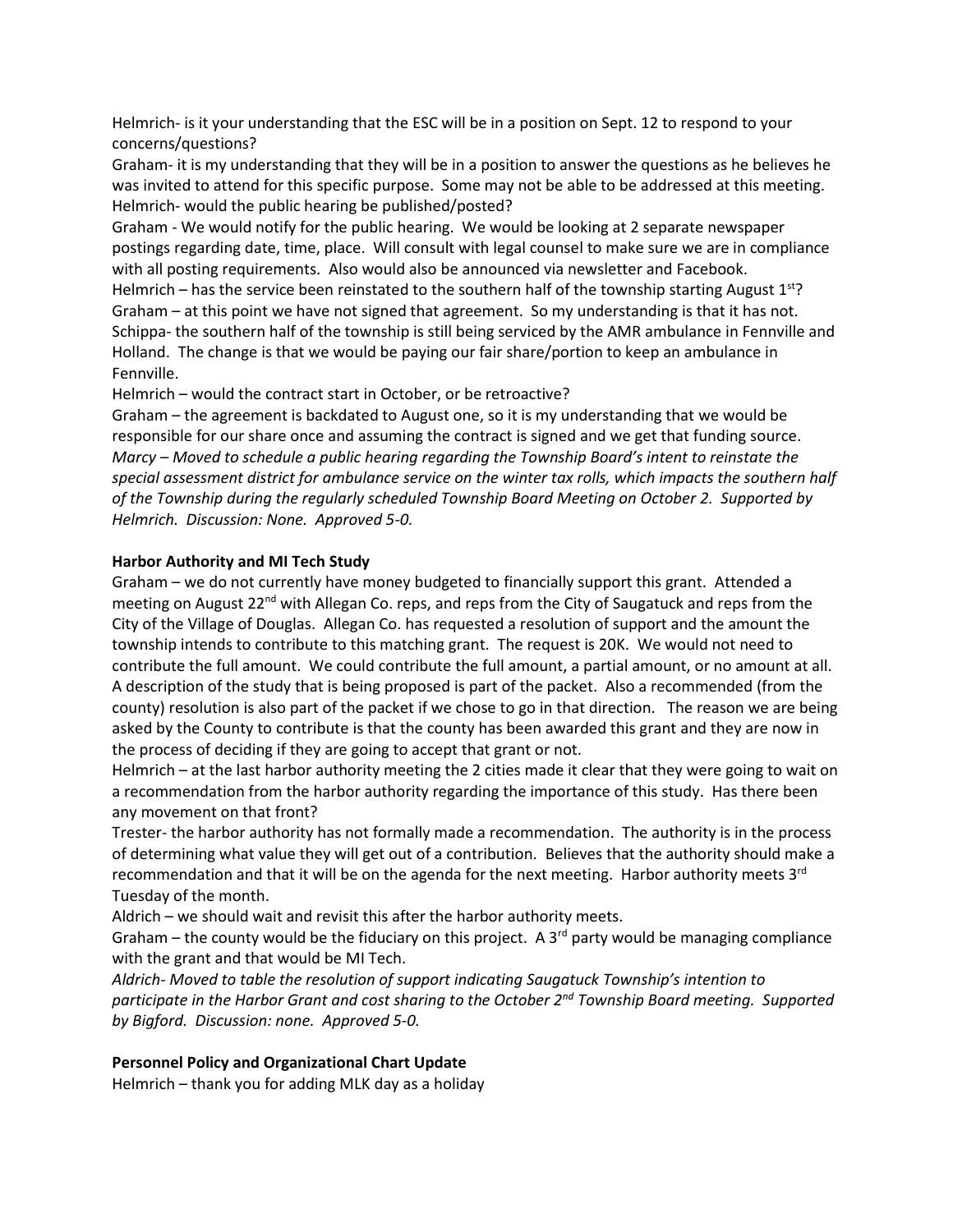Bigford- at our last meeting we talked about the definition of a full time employee to 32 or 36 hours. It would be wise to define this now rather than in a reactive situation if a full time employee would ever request to move down in hours and maintain full time status.

Helmrich – 30 hours a week has been accepted for insurance purposes

Osman – thinks full time employment should be defined as between 32 and 40 hours a week. Graham – our current personnel policy states that some regular part time employees are eligible for benefits.

Bigford – can paid time off be adjusted

Graham – yes, according to the current policy. Can make the adjustment to define full time employment to 32-40 hours a week.

Helmrich – thinks that written evaluations at 30, 60 and 90 day intervals for new hires could be constrictive/ not doable.

Graham – a training period is crucial and formal documentation starts employees knowing that this organization values feedback and evaluation. Our organization is small and rapid turnover is not common so typically only one employee would be in a training period at a time and the guidance would be helpful.

Marcy- thinks the 30, 60, and 90 day evaluations are common and good for the organization and the employee. We do not have that many actual staff.

Osman- agrees with Marcy

Graham – will take a look at the language regarding the evaluations of new hires. Will bring it back for review at the October 2 meeting.

*Marcy – Moved to table adopting the personnel policy and organizational chart to the October 2nd meeting. Supported by Aldrich. Discussion: none. Approved 5-0*

# **Door and Lock Projects**

Graham- does not have an updated quote. Has been working with Holland Lock and Safe on this. The work would be between \$400 and \$800.

*Bigford – Moved to authorize the Township Manager to proceed with the lock replacement project. Supported by Aldrich. Discussion: none. Approved 5-0.*

# **Use of Aqueous Roundup by Allegan Co. Road Commission**

Aldrich – believes the practice of using roundup was put into place at a time when the dangers were not known. Has real concerns about the use of roundup. Thinks we need to look into practices that do not endanger residents and pets. Believes the township could work with the road commission to explore alternatives to the current practice.

Graham – has spoken with Craig Atwood, the director of the Allegan Co. Road Commission several times in the last few days regarding this issue. He seemed open and receptive to feedback. We could invite him to a future meeting. Forming a committee to garner resident feedback is an option.

Marcy – would like to hear from Atwood regarding data and dangers of this product. Believes a committee to garner resident input is a good idea.

Bigford – has had positive dealings with the Road Commission. Wants to give them the first crack at this issue. Thinks we should give them a chance to respond with a solution that would be agreeable to all parties before we step in and intervene.

Helmrich – wants us to consider us doing something more "pointed". Round up is a carcinogen. We could be a little more directive.

Osman – we could give the road commission an opportunity to deal with this and respond. We could revisit October 2.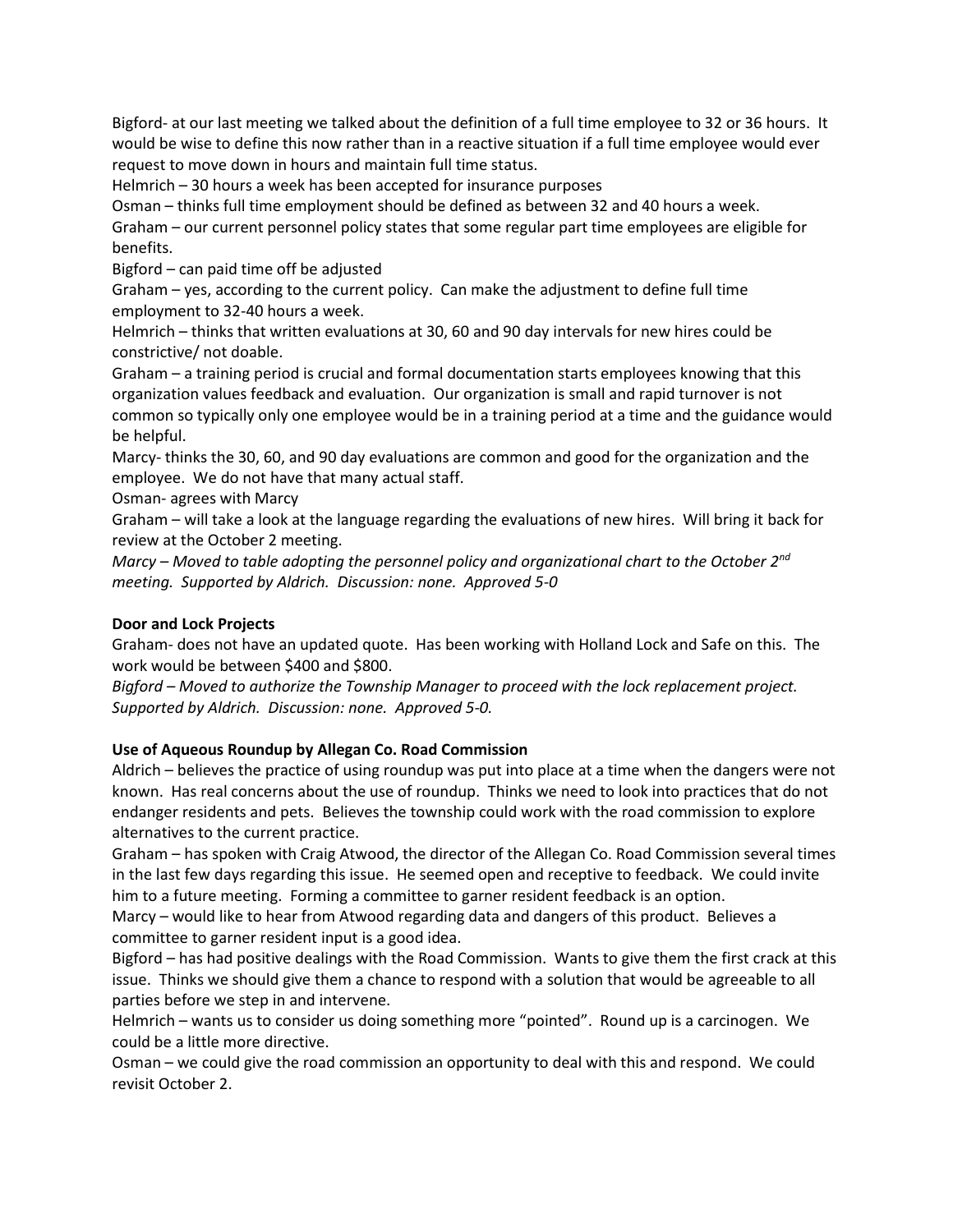Helmrich – suggested writing a letter to the road commission expressing our concern regarding this issue and requesting that they provide us with some alternatives.

Donna Leonard – expressed her concern over this practice and made some suggestions to engage the public.

Graham – Road Commission meetings are open. Residents can attend and make comments/express concerns.

Osman- the County Roads are maintained by the Road Commission. We are not their boss. Does not believe that this is where this discussion should be taking place.

Graham – there are options- we could invite the road commission to present at the next meeting, we could write a letter, or direct residents to air their concerns directly to the road commission. We could also table it and encourage residents to go to the next road commission meeting.

Helmrich – would like to see this on the road commission's agenda for their next meeting.

Marcy – there is a meeting on the  $18<sup>th</sup>$  (road commission)

Graham – we could ask that they add it to their agenda

Helmrich – is requesting that we draft a letter to the road commission expressing our concerns regarding the current practice of the application of aqueous roundup and that we ask them to add it to their next agenda. Wants Graham to draft a letter and have the board approve it. Brenda and Stacey could approve the letter.

*Marcy: Moved to direct staff to draft a letter to the road commission regarding the township's concern over herbicide use to be reviewed by trustee Aldrich and Marcy to be sent out before the September 18th meeting of the road commission. Supported by Aldrich. Discussion: Aldrich – are they done spraying for the year? Helmrich – It's only September. Approved 5-0.* 

## **Construction Board of Appeals Appointments**

Osman- the procedure for this is that the supervisor makes the appointments and the board supports or does not support that action. We have 3 openings on the construction board of appeals and 3 applicants. I know 2 of them through business contacts the  $3<sup>rd</sup>$  is a good fit based on his application. Osman – I appoint Charles Carlson, Robert Firmiss and Jason Dedic to the Construction Board of Appeals, each for a 2 year term expiring June 30, 2021. *Bigford- Moved to support the Supervisor's recommendation regarding the Construction Board of Appeals appointments. Supported by Aldrich. Discussion: none. Approved 5-0.*

#### **Medical Marihuana Ordinance Amendment**

Osman – this is a clarifying amendment. This clarifies the distance these facilities must be apart. The Planning Commission met and unanimously voted to recommend the amendment to the township board at their July 22<sup>nd</sup> meeting.

*Helmrich – Moved to approve Ordinance 2019-09 which is an ordinance to renumber zoning section 40- 746a of the Code of Ordinances, Township of Saugatuck, Michigan, to 40-747, and to amend that section to clarify the buffering requirement between marihuana facilities and residential dwellings. Supported by Marcy. Discussion: none. Roll Call Vote: All yes. Approved 5-0*

## **Cemetery Services Agreement – Douglas Renewal**

Graham – has been working to get renewals approved with the 2 cities. The City of Saugatuck and the City of the Village of Douglas have a longstanding relationship with Saugatuck Township when it comes to contributing to the maintenance costs associated with the Township's cemeteries. In exchange, the residents of Saugatuck and Douglas pay the same rates as Township residents for burial spaces. Both of those agreements have expired. This is the approved renewal for the City of the Village of Douglas. Drew the board's attention to a clause that was added that caps the Douglas contribution should one of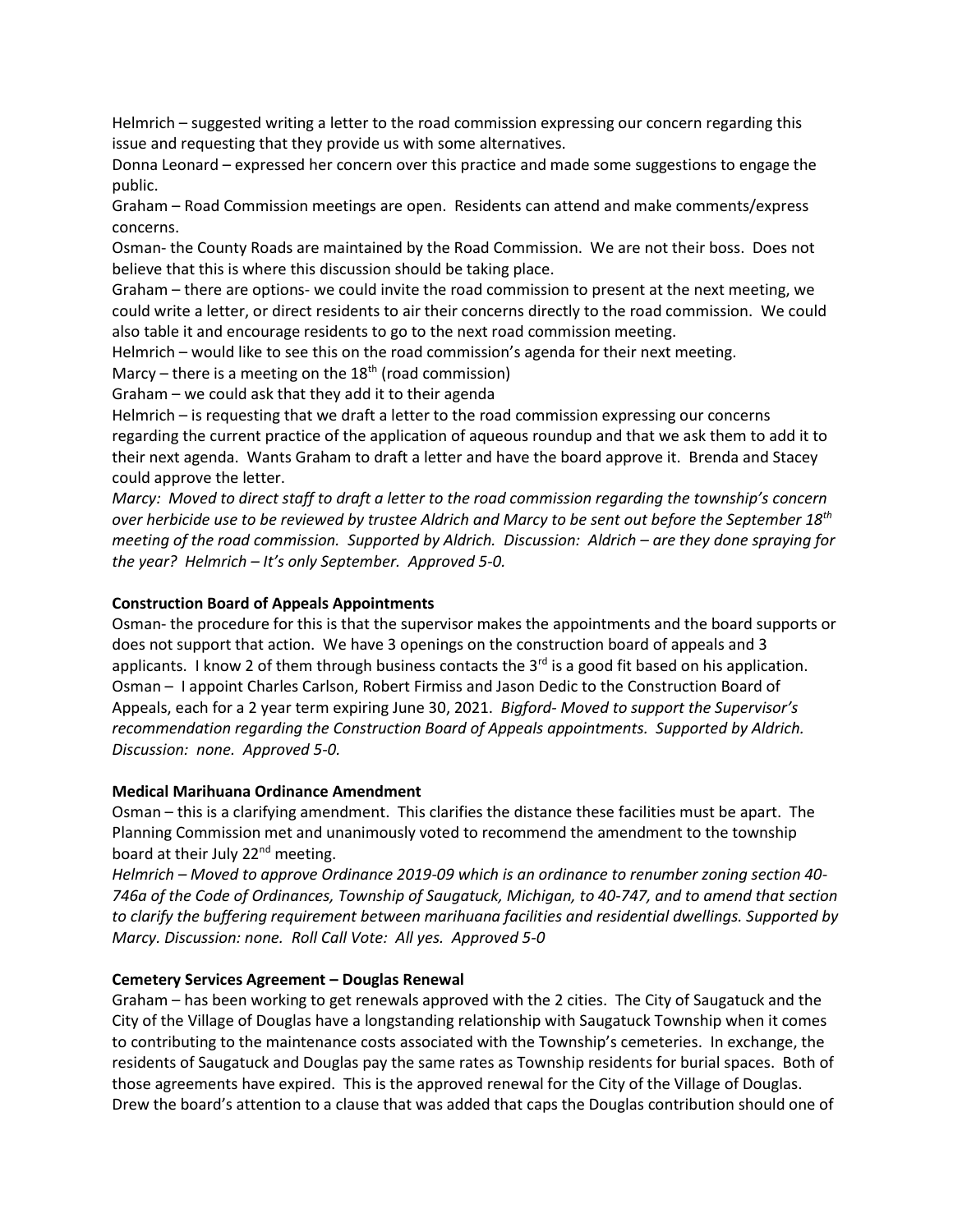the 3 parties not readopt the service agreement. The City manager of Douglas and I have updated those caps. If the board approves the agreement it will be brought back before Douglas to approve the agreement with the updated caps.

Helmrich – any update on the expired cemetery agreement with Saugatuck? Graham – has been in contact with their city manager and that communication has been favorable to negotiating a renewal.

Helmrich – are Saugatuck residents currently paying more now in the absence of an agreement? Graham – yes there is no contract with the city of Saugatuck. They pay nonresidential rates. *Bigford – Moved to authorize the Township Supervisor and Township Clerk to sign the Cemetery Services Agreement approved by the Douglas City Council on August 5, 2019 as updated by the Township Manager. Supported by Aldrich. Discussion: none. Approved 5-0.*

## **Speed Study Resolution (62nd and 131st)**

Osman – this is not a complicated issue. There is not a speed study in effect for  $62^{nd}$  St or 131st Ave south of Old Allegan Road. This makes the currently posted speed limits unenforceable. The currently posted speed limit is 25mph. One consequence of a speed study is the speed limit could be raised based on the 85<sup>th</sup> percentile, but at least it would be enforceable. The Sherriff's dept. has requested this. *Aldrich – Moved to adopt a resolution to request the Allegan County road Commission to initiate a speed study of 62nd Street and 131st Avenue south of Old Allegan Road. Supported by Marcy. Discussion: None. Roll Call Vote: All yes. Approved 5-0.*

## **Municode Professional Services Agreement Update**

Graham – There were 4,662 page views on the website/ordinance link between 1/1/19 and 6/30/19. Osman – The Township's most recent formal agreement with Municode is from the 2000 recodification. We received a letter from Municode requesting additional fees due to advancing technology. It's sad that we are using an agreement from 2000. Graham and Wells prepared a list of ordinances that have not been updated.

Graham – Updating this agreement is not required. He does recommend updating an agreement. The proposed agreement clarifies our relationship with them and outlines that price increase. We pay \$550 a year to host this on our website and \$250 a year in service charges – this is relatively low cost. This is something that staff, elected officials and the public use every day and it's important that they have accurate and up to date information.

*Helmrich- Moved to authorize the Township Clerk to sign the updated Municode Professional Service Contract and authorize the Township staff to work with Municode on the next Code of Ordinance supplement. Supported by Marcy. Discussion: none. Approved 5-0.*

## **September 2019 Budget Amendments**

Osman – understands that there is money allocated in the budget for the AMR Service Agreement. This is simply transferring the balance from one place to another in the budget.

Graham – The 2019-2020 budget was originally adopted at a special board meeting on Tuesday, June 25 and did not include any expenses in the Ambulance Fund. That was corrected at the August Board meeting. But, because we were not at a point to move on the AMR contract that was put into that fund's fund balance. We are looking to move that to the expense to pay for the actual agreement once it's signed. The requested budgeted expenses are less than the budgeted revenues for this fund and therefore the difference shall remain in the Ambulance Fund Balance.

*Marcy- Moved to approve the requested September 2019 Budget Amendments, as submitted. Supported by Aldrich. Discussion: none. Approved 5-0.* 

**Financial Policy Handbook**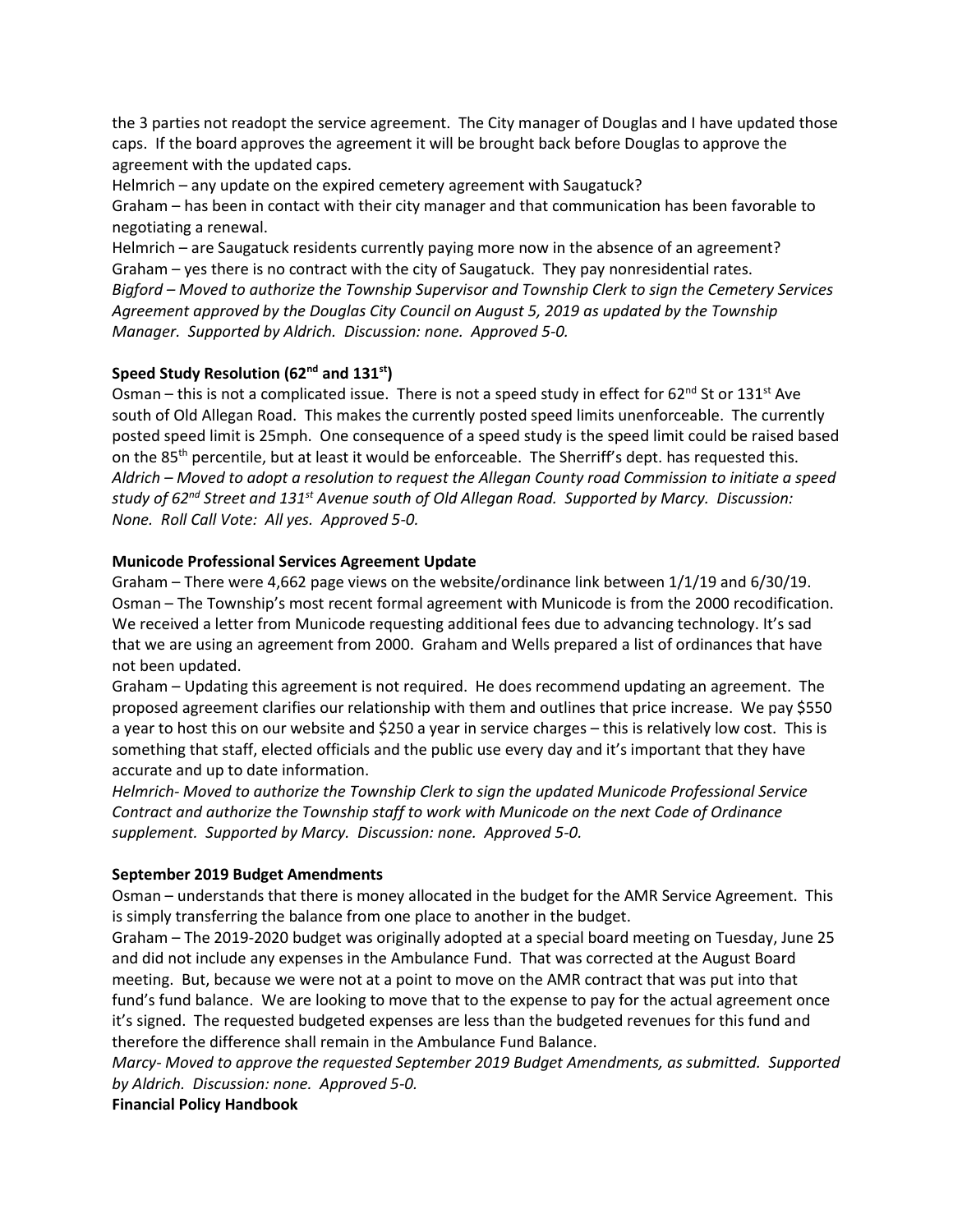Osman- This is being distributed as information for consideration and feedback and the goal is to take action on this at the October meeting.

Marcy – can we consult with outside financial advisors regarding the investment policy? Graham – The handbook has four sections. Is requesting that the board spends its energy now on the brand new section "purchasing policy". The credit card policy section is largely the same. It now allows the manager and other authorized staff to use the credit card. The investment policy and the general fund balance policy are the current policies and were added to the handbook for transparency and usability. Reviewing those policies is a future goal.

Marcy/Bigford/ Helmrich – the purchasing policy is great.

Helmrich – there is a limit of \$500 dollars on the credit card policy. This is problematic for travel and membership dues.

Graham - the \$500 cap only applies to the purchase of supplies, materials or capital outlays. Wants to give the board and legal counsel time to fully review the handbook.

Helmrich – the investments are determined by the manager and treasurer. At some point we will look at outside financial investment advice.

Graham – goal is to have annual reviews of all policies.

## **Electronic Communications Policy**

Graham - The board adopted an electronic communications policy on July 5, 2006. Electronic communication is necessary for modern operations; however, this policy is no longer consistent with the township's practices. The main change in the policy is allowing the township manager and chairpersons or other authorized staff to contact a quorum by email rather than the Clerk and the secretary. Marcy – how is this new policy any different than the Open Meetings Act? I am very reluctant to support this based on the history of the township. We all understand the OMA. Does not want filtering through "designated persons".

Graham – we could edit it or disband the policy

Helmrich – concurred with Marcy. Does not want information controlled or censored based on the township's past.

Osman – part of the reason is to have Griffin help us to be compliant with the OMA

Bigford – Griffin should be apprised of all issues in a very timely manner. He is our point person on so many things. I do not like the idea of having to get approval to communicate. If someone makes a mistake, it is on that individual.

*Marcy – Moved to not adopt the updated Electronic Communications Policy and to disband the current policy in place. Supported by Bigford. Discussion: None. Approved. 5-0.*

## **Kalamazoo Lake Water and Sewer Authority**

McGuigan- The authority held 2 meeting last month. The regular meeting was to review the audited financials for the last year. They are looking at a better financial investment policy. A public hearing was held on August 12 regarding the lead and copper rule. The township is in good shape - we have not missed a number in the last few years. They test lead, copper, corrosivtivity - we are meeting the standards. We do not have a meeting of the minds in the various communities. There were several different bylaws that were adopted at different times. Work is being done on this. No update on the master meter project.

## **Planning Commission**

Helmrich – No planning commission last month. Next meeting September  $23<sup>rd</sup>$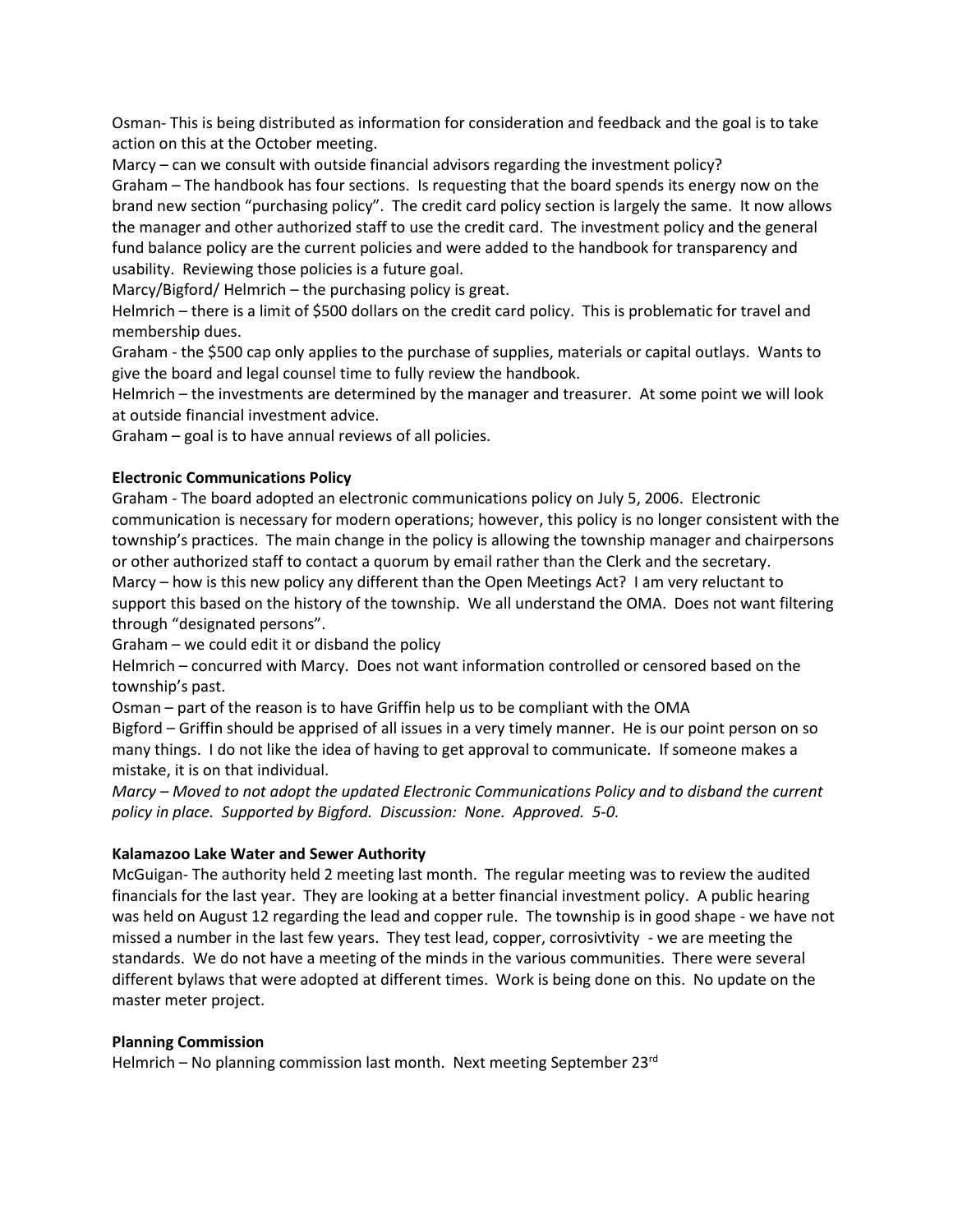#### **Interurban**

A record breaking month. Venetian's Friday night beer tent was hugely successful with 2 dispatchers and 4 busses. Including the Oxbow shuttles, we had 6 buses on the road and carried 680 passengers. Venetian Saturday was 2515 passengers. They are working through some employee issues. Report submitted by Lori Babinski.

#### **Fire Board**

August almost tied the record for August 2016. Reached 102 calls total. Compared to 2018 saw an increase in call volume of 4.1% at the same time of the year. August showed only 2 fire calls. EMS counted for 66% of calls. An increase in motor vehicle incidents – 8 in August compared to 6 and 4 for the previous 2 years. Overlapping incidents were in line with previous years – 27. Fire boat 2191 assisted with an overturned fishing boat on Lake MI. No injuries. On August 28<sup>th</sup>, the fire dept had a ribbon cutting ceremony at the firehouse to unveil the new live fire training facility. The project was made possible with the collaboration of the communities and the fire departments of Clyde, Fennville, Ganges, Graafschap, Hamilton, Holland, and Saugatuck Township. The state Fire Marshall attended the ceremony and said this is one of the best training facilities he has seen. Other fire districts have contacted Chief Janik for advice on building similar structures. Kim Busscher was the engineer and general designer of the structure and Jeff Shashaguay was the welder/fabricator. There is a plaque on the building with the names of the donors to this project.

#### **Parks Commission**

Notes from Searing – the River Bluff Park bridge and culvert replacement project is complete. Will plant grass in the fall. The Parks Commission is following up with Hurley-Steward (engineering firm) regarding the bike trail pavement cracking north of the fire station. The sidewalk extension vote was delayed due to resident concerns.

## **Open Board Report**

Aldrich – several residents have requested that we record the Planning Commission meetings. We should consider doing this.

Helmrich – this was always the goal. Will run this by the Chair/Prietz

Helmrich – would like to see the resealing/repairing the parking lot. The phone system needs updating. Thinks we no longer need the Wednesday closings.

Graham – we will start to transition to being open every week day.

#### **Manager Report**

Graham – reminder: the township is still in ongoing litigation. Encourages that questions regarding that should be fielded to the manager. Staff had a successful meeting with reps from the fire district regarding site plan review process improvement. This will take time to come to fruition, but the pieces are in place. Darby project – is working on this with legal counsel. How much and how does the board want to be updated/educated on this? The board advised that they are comfortable with the current updates/info. Helmrich had concerns with how much of Griffin's time is being taken by this. Board will give guidance on this. Graham invites that guidance.

#### **Public Comments:**

Brandess – thank you for you conscientiousness in addressing all of the issues before you. The manager is clear minded and the board members are thoughtful. Thank you for your help with the matter I brought before you.